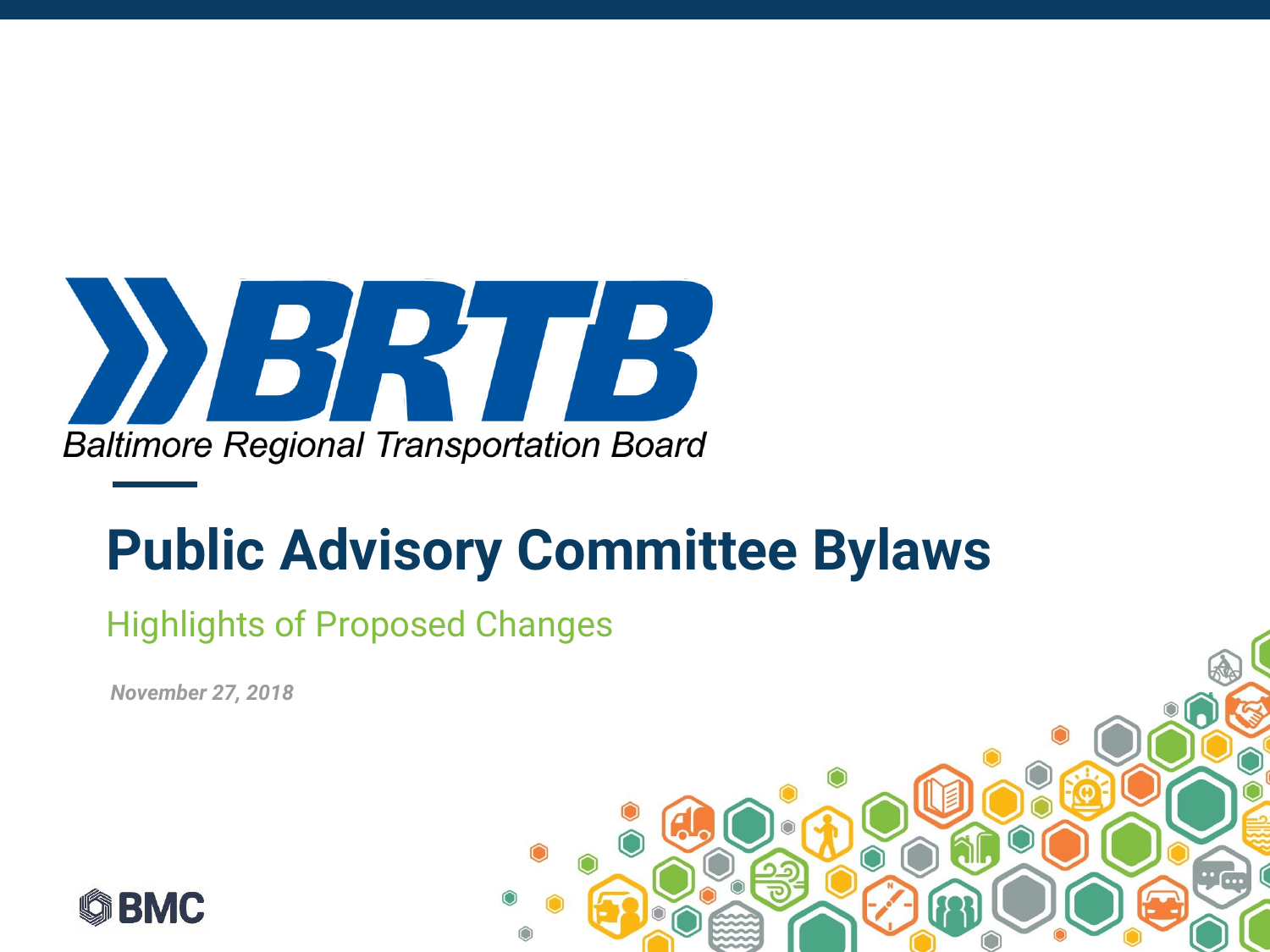## **ADDRESSING EQUITY**



### **Article III, Section 1: Purpose**

- Adds "*C. Promote equity in the regional transportation planning process."*
	- $\circ$  Brings bylaws in line with mission of PAC as stated on BMC website

### **Article VII, Section 1 Standing Subcommittees**

- Adds *"D: Transportation Equity Subcommittee "*
	- Formalizes Transportation Equity Subcommittee from ad-hoc subcommittee to standing committee.
	- $\circ$  Brings the PAC subcommittees in line with the three-prong mission of the PAC



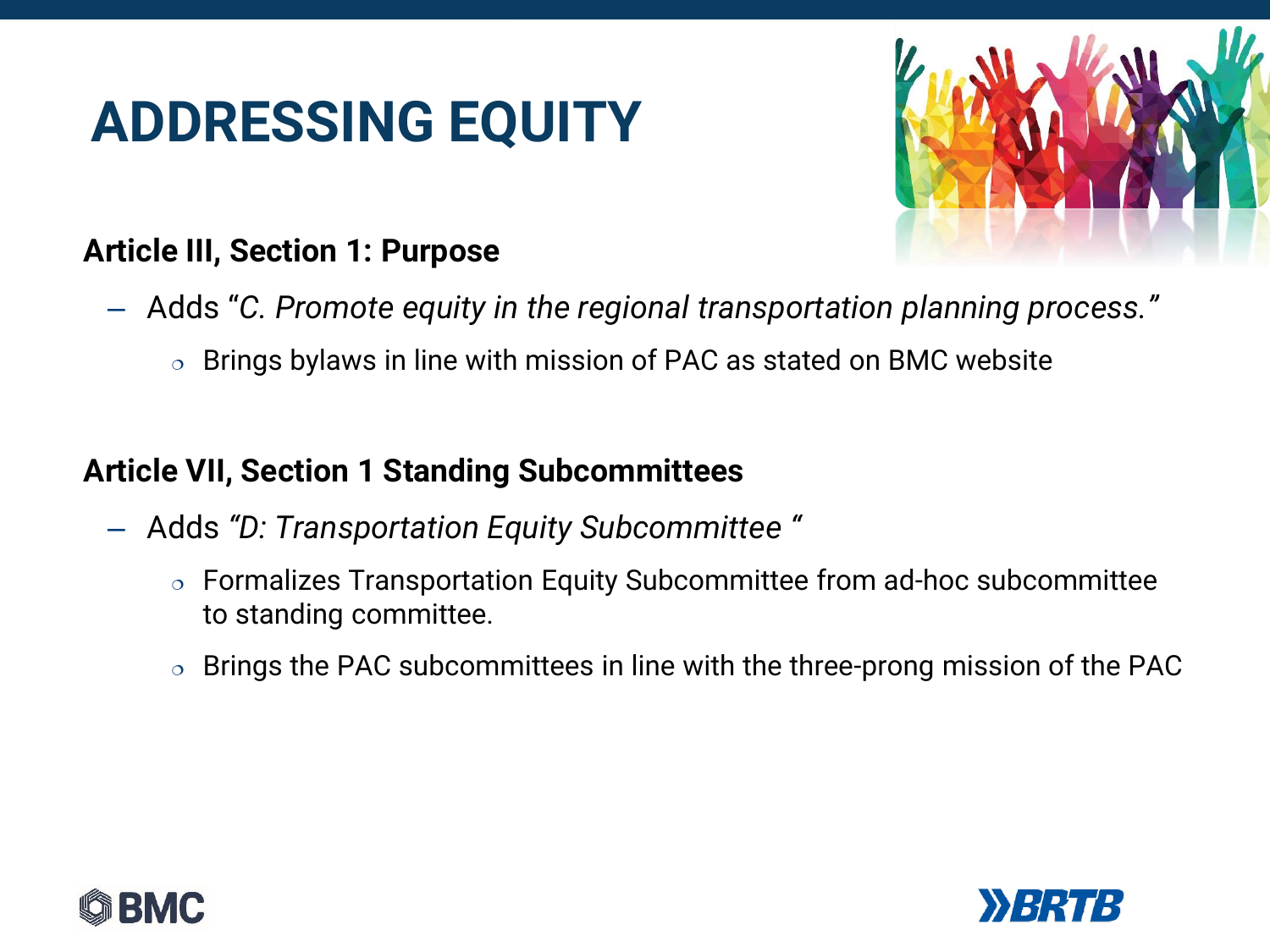# **DIVERSITY + INCLUSION**



### **Article II, Section 3: Nondiscrimination – Updated to included other protected classes as per Maryland state law.**

No person or organization shall, on the grounds of race, color or national origin–race, color, religion or creed, sex, age, ancestry or national origin, marital status, physical or mental disability, sexual orientation and gender identity be excluded from participating in, be denied the benefits of, or be subject to discrimination from the PAC.

### **Article IV, Section 3. Membership Selection – Updated to match BRTB Bylaws**

Appointments shall be made to encourage a balanced cross-section of the region's population representing environmental, business and civic organizations; including people with low-income, minorities and persons with disabilities.

The membership of the PAC shall include a full range of interested individuals and representatives of affected non-governmental agencies and groups, such as neighborhood and civic organizations, business and environmental groups, public interest groups, providers of transportation services and traditionally underserved populations such as people with low-income, minorities, seniors, and persons with disabilities. Membership, to the extent practical, shall include representatives of the various regional jurisdictions represented on the BRTB to provide public representation from these areas.

The BRTB shall provide a non-voting liaison to the PAC.



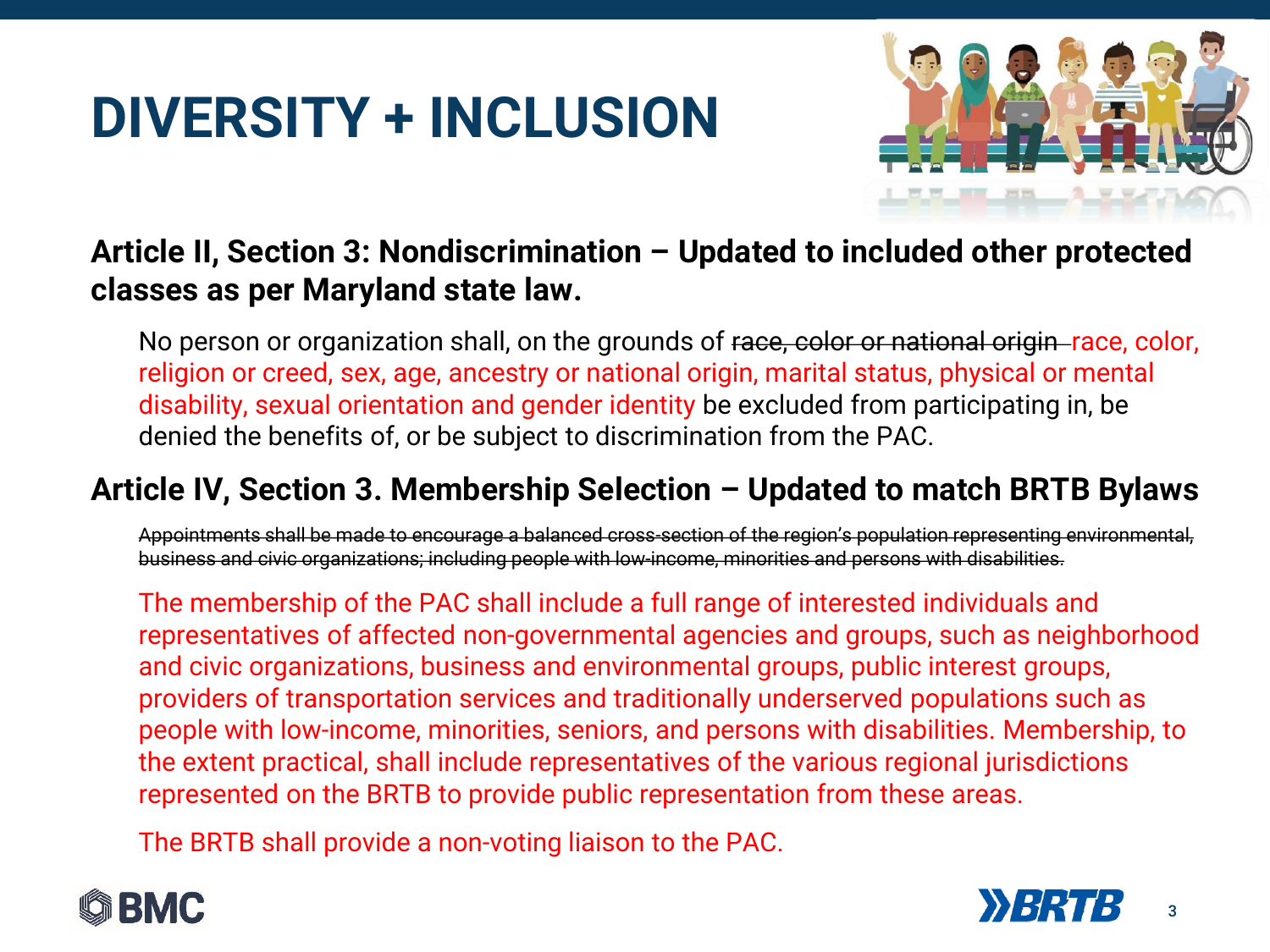# **VIRTUAL PARTICIPATION**



**Article IV: Membership** - Added option for members to participate remotely (via GoToMeeting for example) for at least part of the year.

#### **Section 5. Absenteeism Participation in PAC Meetings**

Maximum attendance by members is expected. Members missing three consecutive, regularly scheduled meetings or a total of six regular meetings, during a twelve-month period shall be automatically reviewed by the Membership Sub-Committee. When a Committee member has been absent for the third consecutive time or has been absent for the sixth time in any twelve-month period, the PAC Chair shall contact the member, informing the member that another absence will result in his/her membership being reviewed. If attendance does not improve, other actions including removal may be taken by the BRTB will be removed so that another volunteer may fill the vacancy.

The PAC recognizes that factors such as transportation challenges, illness, scheduling conflicts, and other issues can impact the physical presence of a member at a PAC meeting. Therefore, Committee members may participate virtually in up to half of regularly scheduled PAC meetings. In order to maintain quorum, virtual participation in Committee meetings is limited to up to 1/3 of the current Committee membership.



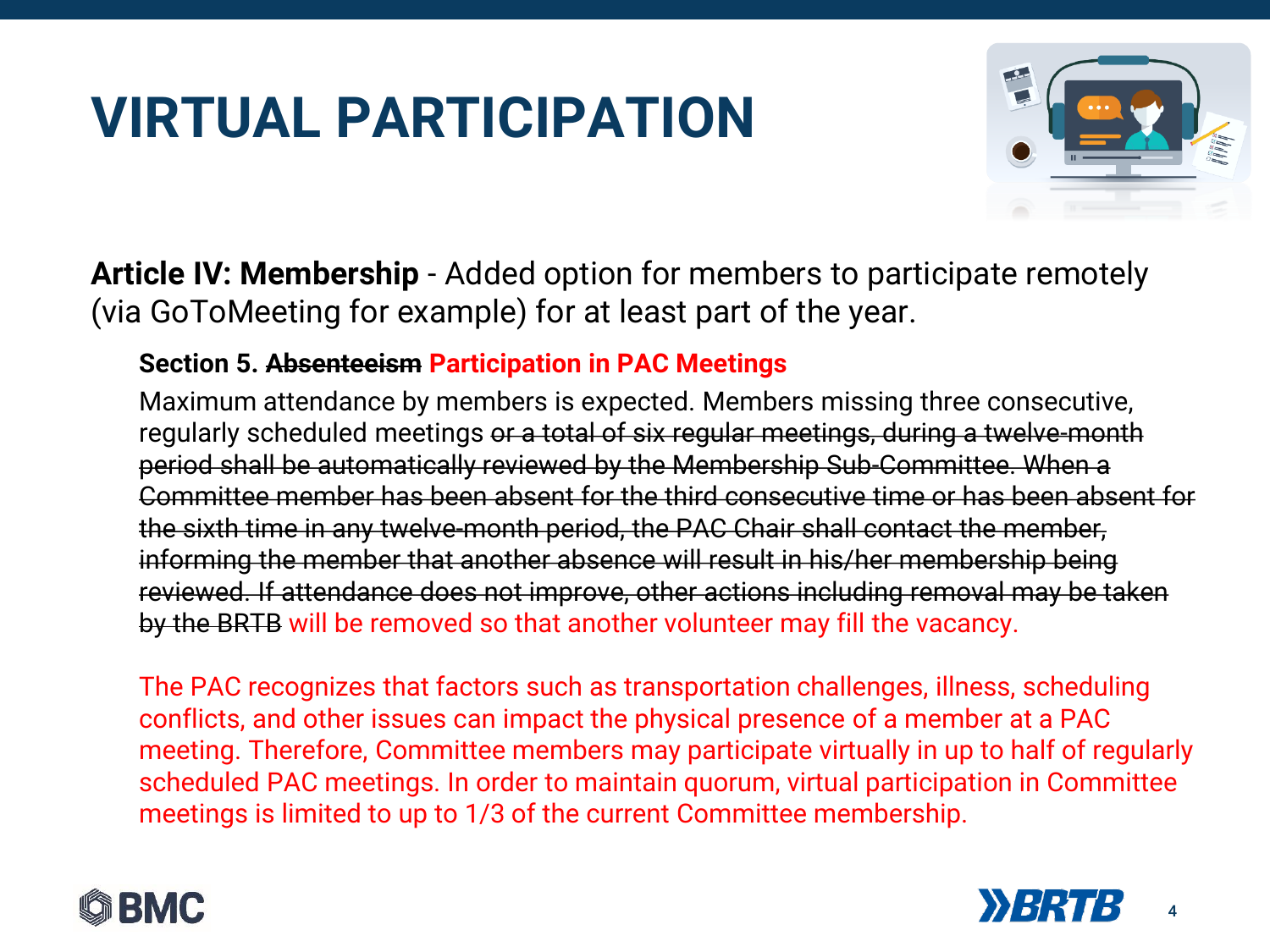## **OTHER UPDATES**



#### Article II, Section 2: Area

– Removes list of jurisdictions to refer to BRTB Bylaws, Article III – Membership, Section I – Voting Membership

#### Article VII, Section 1: Standing Subcommittees

- Updates Membership Subcommittee description to match current practice
	- $\circ$  The Membership Subcommittee shall consist of a minimum of 5 voting members the PAC Chairs and Subcommittee Chairs. This subcommittee shall focus on orientation of new members, work with staff to monitor and address member attendance, and recruitment of new members when necessary.